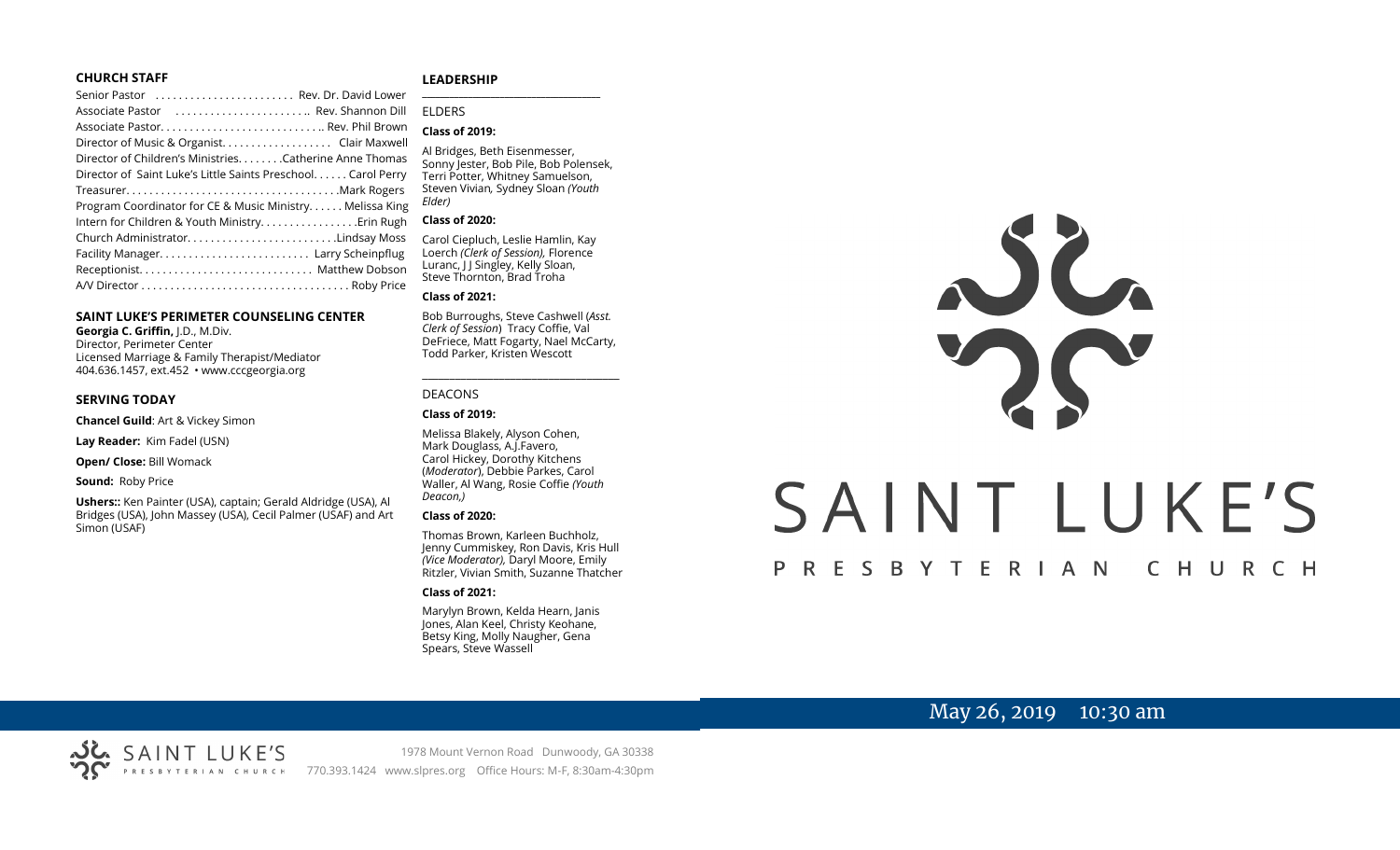

1978 Mount Vernon Road • Dunwoody, Georgia 30338 770.393.1424 • www.slpres.org

# **May 26, 2019**

6th Sunday of Easter

#### **Liturgical Color:** White

*Liturgical colors can orient us to the season of the church year and help to engage the sense of sight in worship. White is used for special days or seasons for the redemptive work of Jesus, such as Christmas and Easter.*

# **SUNDAY SCHEDULE**

8:15am Chapel Communion Service 9:15am Sunday School 10:30am Sanctuary Worship Service *Nursery available at all services and Sunday School.* 

# MISSION

Responding to God's call and empowered by the Holy Spirit, we invite all to join us in knowing, serving, and sharing Jesus Christ here and around the world.

VISION

To be a beacon of faith, hope, and love– every member an active disciple in Christ's ministry.

# **WELCOME, GUESTS!**

**DURING** the Welcome, please print the requested information on the Friendship Pad and pass the Friendship Pad down the pew.

**AFTER** the worship service, please join us outside the Sanctuary where our Pastors or a church officer will be available to answer questions and provide you with a loaf of freshly-baked bread.

**FOR MORE** information about our programs, ministries or membership, please contact one of our Pastors at 770.393.1424, or visit our website: slpres.org.

# **THAT ALL MAY WORSHIP**

**ASSISTIVE** A hearing loop is accessible by switching hearing aids to T-coil. Also, large print hymnals and back cushions are available. Please contact an usher for further assistance.

**CHILDREN** are a precious part of our church family, and we welcome them in worship. Worship activity sheets and tactile activities are available on the blue Worship Carts in the back of the sanctuary. Each week, children are invited to walk up for an age-appropriate message during "Tell Us Our Story." After that time, they may remain in worship, go to Faithful Friends (K-2nd) or go to child care (PreK and younger).



#### **SAINT LUKE'S LITTLE SAINTS PRESCHOOL & KINDERGARTEN SUMMER CAMP—** Join us for

two weeks of summer camp fun: Arctic Blast, May 28 – May 31 and Diggin' for Dinosaurs, June 3 – 6. Camp is from 9 am – 1 pm and \$165 per week. Please contact Carol Perry, [carolperry@slpres.org](mailto:carolperry@slpres.org) 770.393.1424 x240 for more information or check out the brochure at [www.slpres.org](http://www.slpres.org)

**2019 HABITAT HOUSE—** The work continues for two more Saturdays (June 1 and June 8)! We need 15 volunteers for each work day! For more details or to volunteer, go to slpres.org.

#### **2019 VBS: SEEKING SAFARI LEADERS—**

We're not LION! We NEED VBS volunteers! Go to the Volunteer tab at slpres.org to view all the various volunteer opportunities! Contact Stephanie McGoldrick, tsmcgoldrick@gmail.com, with questions.

#### **FLORIDA PANHANDLE REBUILD TRIP, JULY**

**15-17—** Saint Luke's has the opportunity to partner with Hope Panhandle, Inc., to help reach out to those who continue to need assistance rebuilding their homes and lives after Hurricane Michael made landfall six months ago. For more information, visit slpres.org or contact Shannon Dill, shannondill@slpres.org.

**OWLS LUNCHEON ON MAY 28 —** Please join the Older, Wiser, and Loving Seniors (OWLS) at Pernoshal Park at 11:30 am for bar-b-que catered by our own Jon Ray. This will be our last gathering before we break for summer. Questions? Contact Nancy Self at nself@comcast.net. RSVP on the sign up sheet in the lobby.

#### **JUNE/JULY KIDS SUNDAY SCHEDULE —**

8:15 - 9:15 - Child care for all ages 9:15 - 10:15 - No Sunday School; Child care for all ages 10:15-11:30 - Child care for younger children continues; kids in PreK through 1st grade are invited to Faithful Friends for a Whirl video and Bible lesson after Tell Us Our Story in 10:30 am worship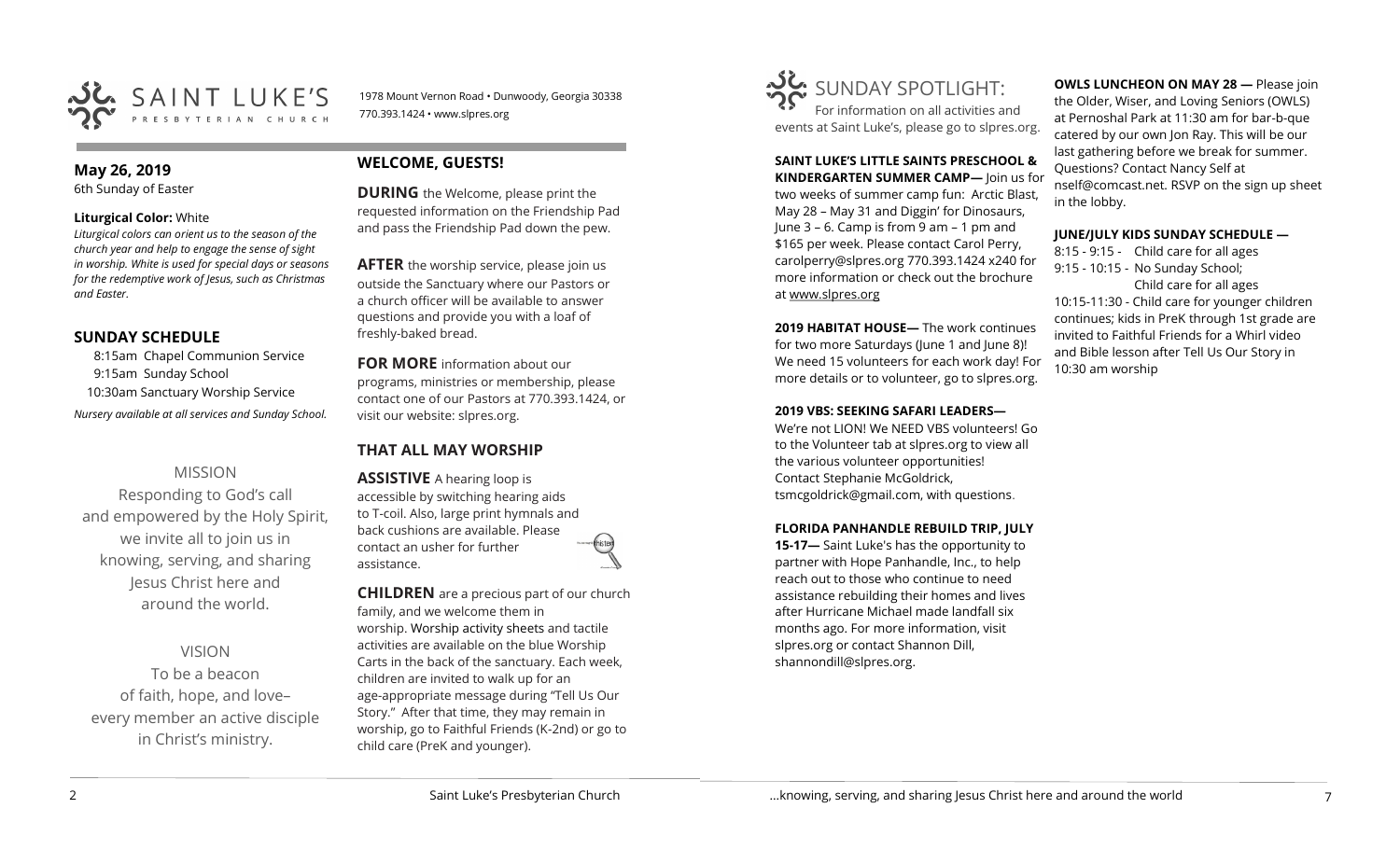

# **In Preparation for Worship**

"God will never, ever, ever let you go." *- The Bible (paraphrase)*

## **Gathering Prayer**

**Prelude** In the Morning *Robert Schumann*

**Chiming of the Hour**

## **Welcome and Announcements**

# **Call to Worship\***

Leader: Alleluia! Christ is Risen!

- **People: Christ is risen indeed!**
- Leader: Sin and death have been outdone by love and life!
- **People: The brilliant light of hope has come to shine forever!**
- Leader: Come let us worship and celebrate the Good News!
- **People: Alleluia! Christ is risen! Thanks be to God!**

**Processional Hymn #353\*** My Hope is Built on Nothing Less

# **Call to Confession\***

Leader: The Lord be with you. **People: And also with you.**  Leader: Let us pray.

#### **Prayer of Confession\***

**Jesus, our risen Lord, in our weakness, you call us. In our confusion, you teach us. In our troubles, you offer us peace. Meet us now as we come to hear your word. We confess that we fall short of embodying the grace and peace you have shown to us. Trusting in your love, we turn again to you, asking for your mercy and forgiveness, asking for a new and strengthened heart...** *(silence is kept for personal reflection...)*

Leader: Lord, in your mercy. **People: Hear our prayer. Amen.**

# **Assurance of Forgiveness\***